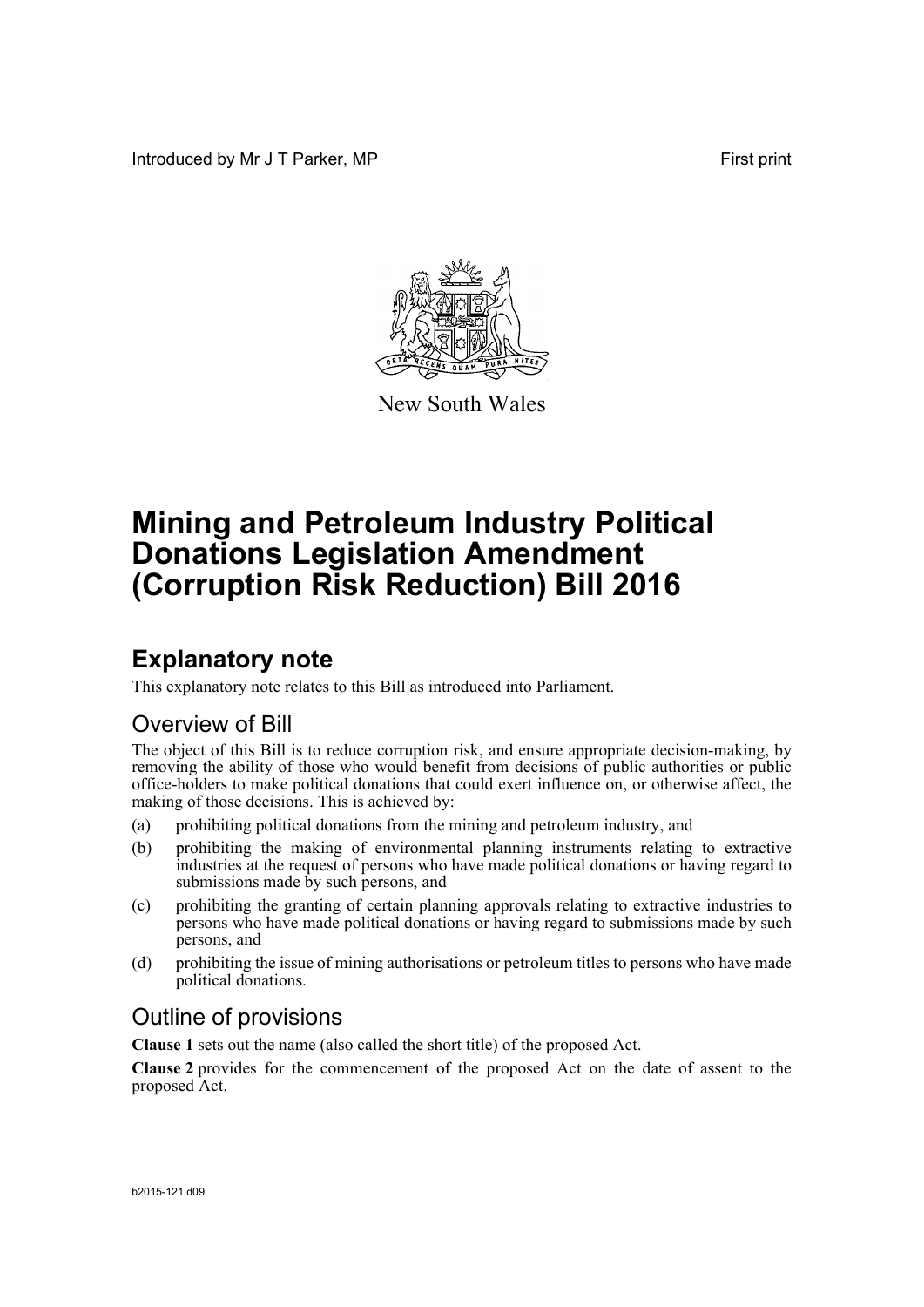### **Schedule 1 Amendment of Election Funding, Expenditure and Disclosures Act 1981 No 78**

**Schedule 1 [1]** updates the heading to a Division concerning prohibited donations (Division 4A of Part 6), to reflect its extension to the mining and petroleum industries.

**Schedule 1 [2]** makes mining or petroleum industry business entities, and industry bodies representing those entities, prohibited donors. As a result, the making of political donations by those entities, persons or bodies will be prohibited. (Section 96I of the Act makes it an offence for a person to do any act that is unlawful under Division 4A of Part 6 if the person is, at the time of the act, aware of the facts that result in the act being unlawful. Section 96J of the Act provides for the recovery by the Electoral Commission of unlawful political donations.)

**Schedule 1 [3]** specifies that the objects of the section that makes political donations by prohibited donors unlawful include to reduce corruption risk, and ensure appropriate decision-making, by removing the ability of those who would benefit from decisions of public authorities or public office-holders to make political donations that could exert influence on, or otherwise affect, the making of those decisions.

**Schedule 1 [4]** inserts a definition of *mining or petroleum industry business entity* and **Schedule 1 [5]** inserts other definitions consequential on the insertion of that definition.

### **Schedule 2 Amendment of Environmental Planning and Assessment Act 1979 No 203**

**Schedule 2 [1]** makes a consequential amendment to the object of a provision that requires the disclosure of political donations and gifts in relation to any industry making applications or submissions relating to environmental planning or assessment.

**Schedule 2 [2]** inserts definitions used in other proposed amendments.

**Schedule 2 [3]** provides that:

- (a) corporations that have made political donations, or whose close associates have made political donations, in the previous 4 years are ineligible to make certain planning applications or planning submissions in relation to sites proposed to be used for development for the purposes of an extractive industry, or in relation to such development, and
- (b) the Minister and the Secretary must not consider any relevant planning application or planning submission made by a corporation that is ineligible by virtue of the proposed amendments, and
- (c) any environmental planning instrument made or development control plan, declaration, approval, modification or consent considered or granted in breach of that prohibition on the Minister and Secretary is void.

**Schedule 2** [4] provides that, for the purposes of determining if a political donation has been made in a 4-year period, only political donations made on or after the commencement of the proposed provision making corporations ineligible to donate are to be counted.

## **Schedule 3 Amendment of mining and petroleum legislation**

**Schedule 3** amends mining and petroleum legislation to prohibit corporations that have made political donations, or whose close associates have made political donations, in the previous 4 years from making applications or tenders for, and from being issued with, authorisations relating to exploration or mining of minerals or petroleum.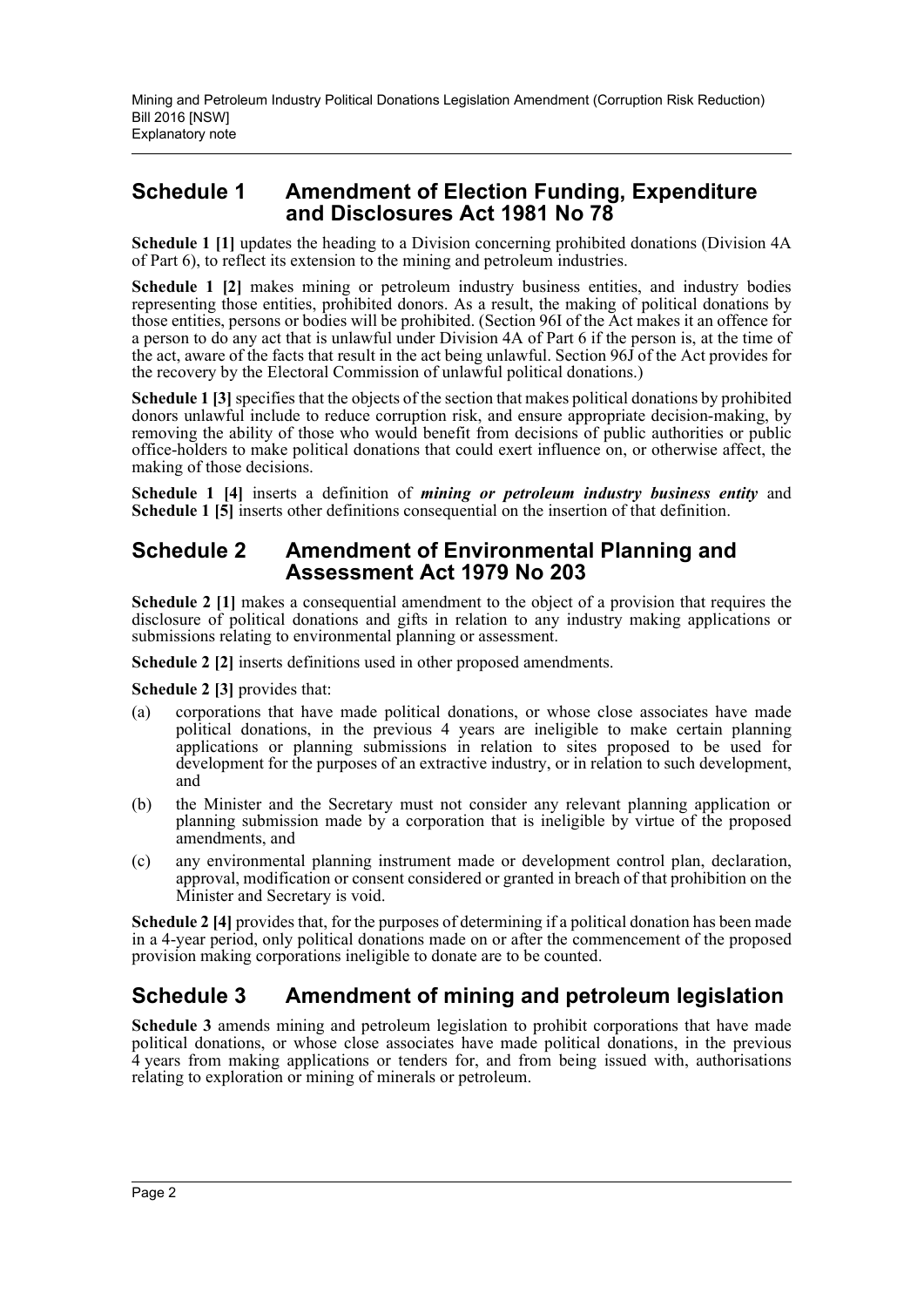Introduced by Mr J T Parker, MP First print



New South Wales

# **Mining and Petroleum Industry Political Donations Legislation Amendment (Corruption Risk Reduction) Bill 2016**

## **Contents**

|                   |   |                                                                              | Page |
|-------------------|---|------------------------------------------------------------------------------|------|
|                   |   | Name of Act                                                                  | 2    |
|                   | 2 | Commencement                                                                 | 2    |
| <b>Schedule 1</b> |   | Amendment of Election Funding, Expenditure and Disclosures Act<br>1981 No 78 |      |
| <b>Schedule 2</b> |   | Amendment of Environmental Planning and Assessment Act 1979<br>No 203        | 5    |
| Schedule 3        |   | Amendment of mining and petroleum legislation                                | 6    |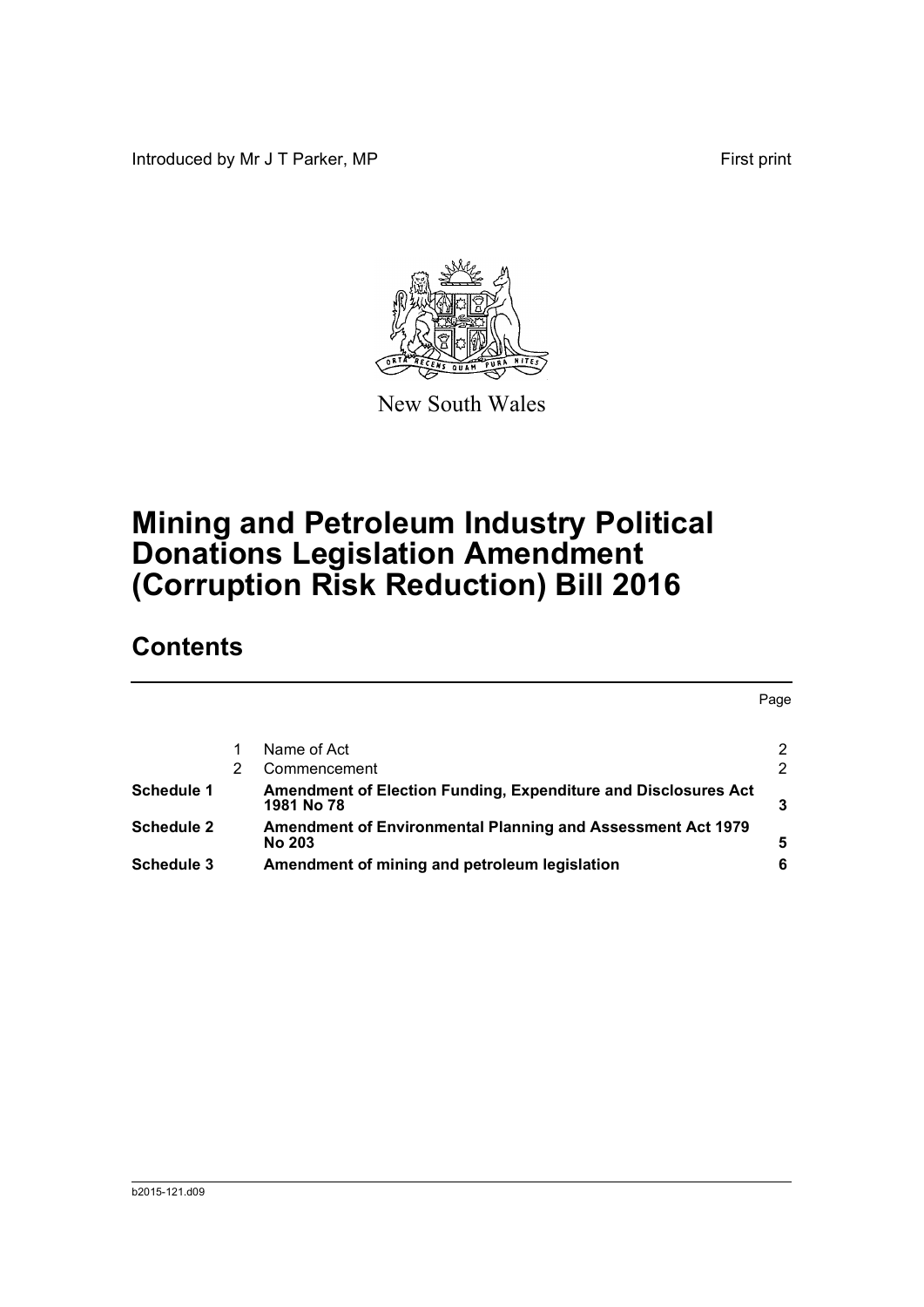

New South Wales

# **Mining and Petroleum Industry Political Donations Legislation Amendment (Corruption Risk Reduction) Bill 2016**

No , 2016

### **A Bill for**

An Act to reduce corruption risk by prohibiting political donations from the mining and petroleum industry and by prohibiting the making of planning decisions that favour, and the issue of mining authorisations or petroleum titles to, persons who have made political donations.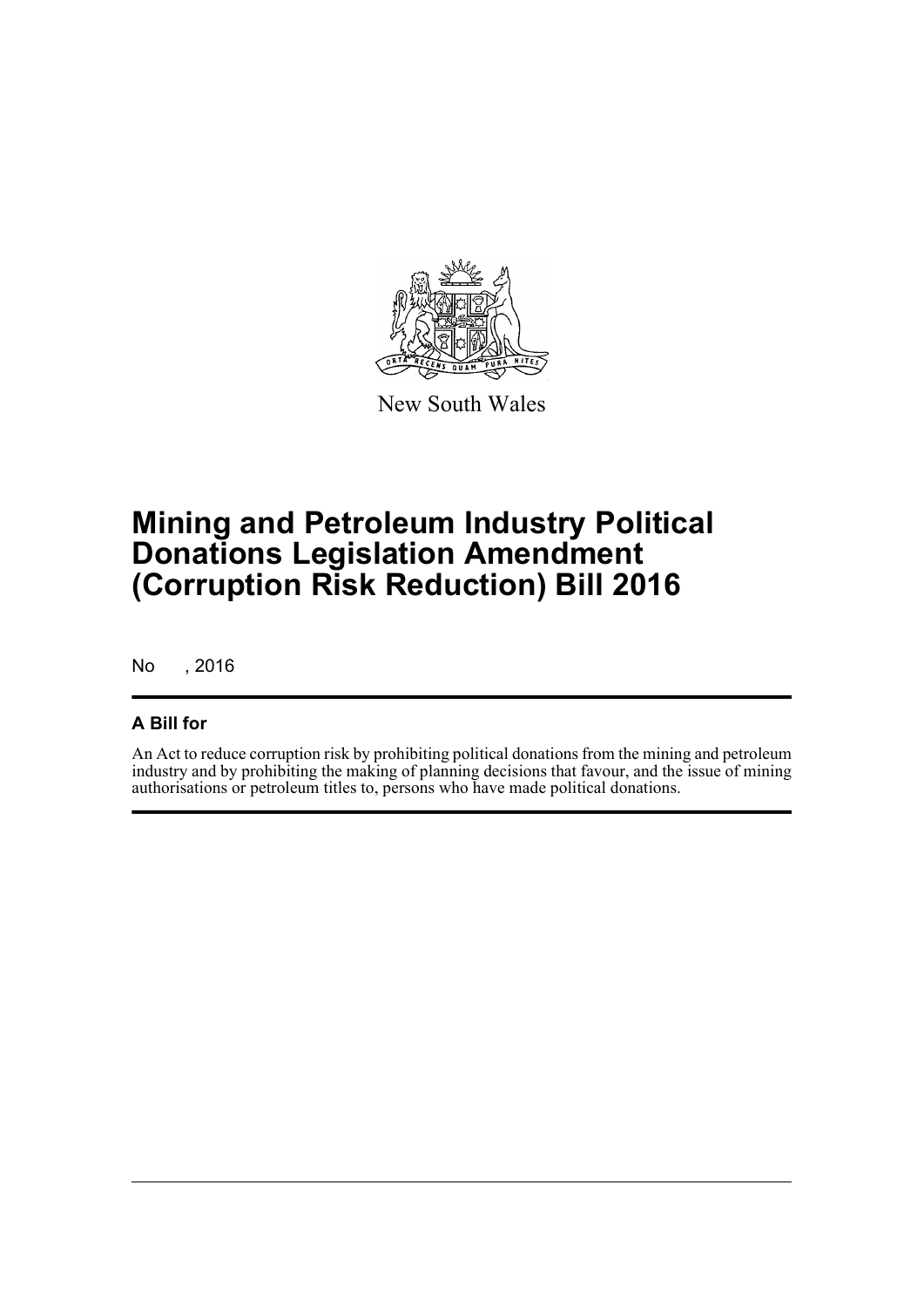Mining and Petroleum Industry Political Donations Legislation Amendment (Corruption Risk Reduction) Bill 2016 [NSW]

<span id="page-4-1"></span><span id="page-4-0"></span>

| The Legislature of New South Wales enacts:                                                                                       | 1 |
|----------------------------------------------------------------------------------------------------------------------------------|---|
| Name of Act                                                                                                                      | 2 |
| This Act is the Mining and Petroleum Industry Political Donations Legislation<br>Amendment (Corruption Risk Reduction) Act 2016. | 3 |
| <b>Commencement</b>                                                                                                              |   |
| This Act commences on the date of assent to this Act.                                                                            | 6 |
|                                                                                                                                  |   |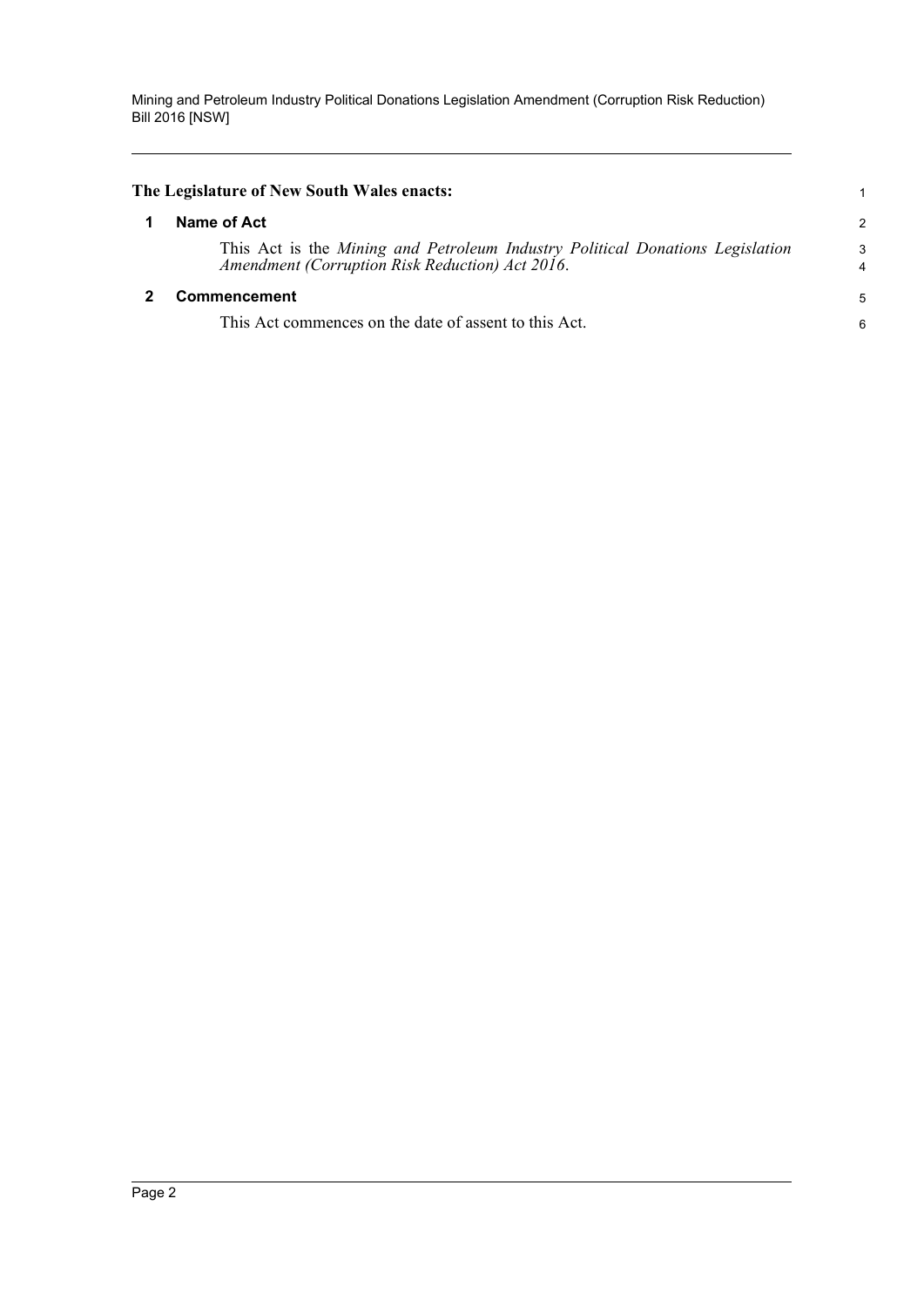Mining and Petroleum Industry Political Donations Legislation Amendment (Corruption Risk Reduction) Bill 2016 [NSW] Schedule 1 Amendment of Election Funding, Expenditure and Disclosures Act 1981 No 78

<span id="page-5-0"></span>

| <b>Schedule 1</b> |                                         |                | <b>Amendment of Election Funding, Expenditure</b><br>and Disclosures Act 1981 No 78                                                                                                                                                                                                                                                                       |                            |
|-------------------|-----------------------------------------|----------------|-----------------------------------------------------------------------------------------------------------------------------------------------------------------------------------------------------------------------------------------------------------------------------------------------------------------------------------------------------------|----------------------------|
| [1]               |                                         |                | Part 6, Division 4A, heading                                                                                                                                                                                                                                                                                                                              | 3                          |
|                   | Omit the heading. Insert instead:       |                |                                                                                                                                                                                                                                                                                                                                                           | 4                          |
|                   | <b>Division 4A</b>                      |                | Prohibition of donations from property developers and<br>tobacco, liquor, gambling, mining and petroleum<br><b>industries</b>                                                                                                                                                                                                                             | 5<br>6<br>$\overline{7}$   |
| $[2]$             |                                         |                | Section 96GAA Meaning of "prohibited donor"                                                                                                                                                                                                                                                                                                               | 8                          |
|                   | Insert at the end of section 96GAA (c): |                |                                                                                                                                                                                                                                                                                                                                                           | 9                          |
|                   |                                         |                | <sub>or</sub>                                                                                                                                                                                                                                                                                                                                             | 10                         |
|                   |                                         | (d)            | a mining or petroleum industry business entity,                                                                                                                                                                                                                                                                                                           | 11                         |
| $[3]$             |                                         |                | Section 96GA Political donations by prohibited donors unlawful                                                                                                                                                                                                                                                                                            | 12                         |
|                   |                                         |                | Insert before section $96GA(1)$ :                                                                                                                                                                                                                                                                                                                         | 13                         |
|                   | (1A)                                    |                | The objects of this section are:                                                                                                                                                                                                                                                                                                                          | 14                         |
|                   |                                         | (a)            | to secure and promote the actual and perceived integrity of the<br>Parliament and other institutions of government in New South Wales,<br>by reducing the risk to that integrity that may arise from undue, corrupt<br>or hidden influences over those institutions, their members or their<br>processes, and                                             | 15<br>16<br>17<br>18<br>19 |
|                   |                                         | (b)            | to reduce corruption risk, and undue influence in the government, and<br>ensure appropriate decision-making, by removing the ability of those<br>who would benefit from decisions of public authorities or public<br>office-holders to make political donations that could exert influence on,<br>or otherwise affect, the making of those decisions, and | 20<br>21<br>22<br>23<br>24 |
|                   |                                         | (c)            | to reduce the danger that office-holders will exercise their powers for<br>the benefit of donors in return for donations or decide issues according<br>to the wishes of those who have made large donations valued by the<br>office-holders and not on their merits, and                                                                                  | 25<br>26<br>27<br>28       |
|                   |                                         | (d)            | to reduce the potential to compromise the expectation, fundamental to<br>representative democracy, that public power will be exercised in the<br>public interest.                                                                                                                                                                                         | 29<br>30<br>31             |
| $[4]$             |                                         |                | <b>Section 96GB Interpretation</b>                                                                                                                                                                                                                                                                                                                        | 32                         |
|                   |                                         |                | Insert after section 96GB (2B):                                                                                                                                                                                                                                                                                                                           | 33                         |
|                   | (2C)                                    | <i>entity:</i> | Each of the following persons is a <i>mining or petroleum industry business</i>                                                                                                                                                                                                                                                                           | 34<br>35                   |
|                   |                                         | (a)            | a corporation engaged in a business undertaking that is mainly<br>concerned with an extractive industry,                                                                                                                                                                                                                                                  | 36<br>37                   |
|                   |                                         | (b)            | a corporation that has made more than 1 application for any of the<br>following in any calendar year:                                                                                                                                                                                                                                                     | 38<br>39                   |
|                   |                                         |                | an authorisation under the Mining Act 1992,<br>(i)                                                                                                                                                                                                                                                                                                        | 40                         |
|                   |                                         |                | an exploration permit, retention lease or production licence for<br>(ii)<br>petroleum under the Petroleum (Offshore) Act 1982,                                                                                                                                                                                                                            | 41<br>42                   |
|                   |                                         |                | a petroleum title under the Petroleum (Onshore) Act 1991,<br>(iii)                                                                                                                                                                                                                                                                                        | 43                         |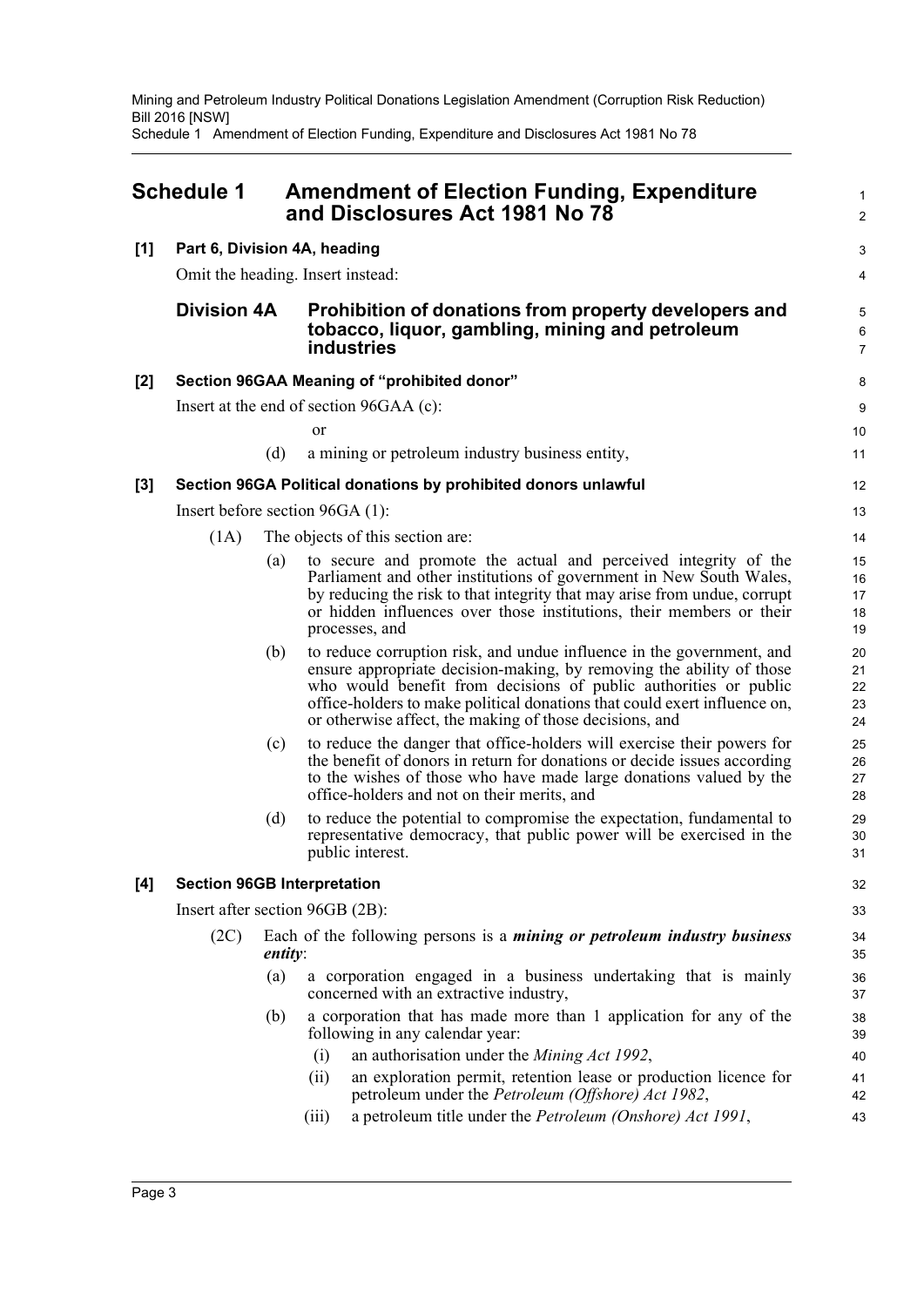Schedule 1 Amendment of Election Funding, Expenditure and Disclosures Act 1981 No 78

(c) a corporation that has made more than 1 relevant planning application in relation to development for the purposes of an extractive industry in any calendar year,

(d) a person who is a close associate of a corporation referred to in paragraphs  $(a)$ – $(c)$ .

#### **[5] Section 96GB (3)**

Insert in alphabetical order:

*development* has the same meaning as in the *Environmental Planning and Assessment Act 1979*.

*extractive industry* means any industry that mainly involves any of the following:

- (a) prospecting or mining for minerals (within the meaning of the *Mining Act 1992*),
- (b) exploring for or recovering petroleum in the adjacent area (within the meaning of the *Petroleum (Offshore) Act 1982*),
- (c) prospecting for or mining petroleum on land (within the meaning of the *Petroleum (Onshore) Act 1991*),
- (d) the winning or removal of extractive materials other than minerals or petroleum (including sand, soil, gravel, rock or similar substances) by methods such as excavating, dredging, tunnelling or quarrying, including the storing, stockpiling or processing of extractive materials by methods such as recycling, washing, crushing, sawing or separating.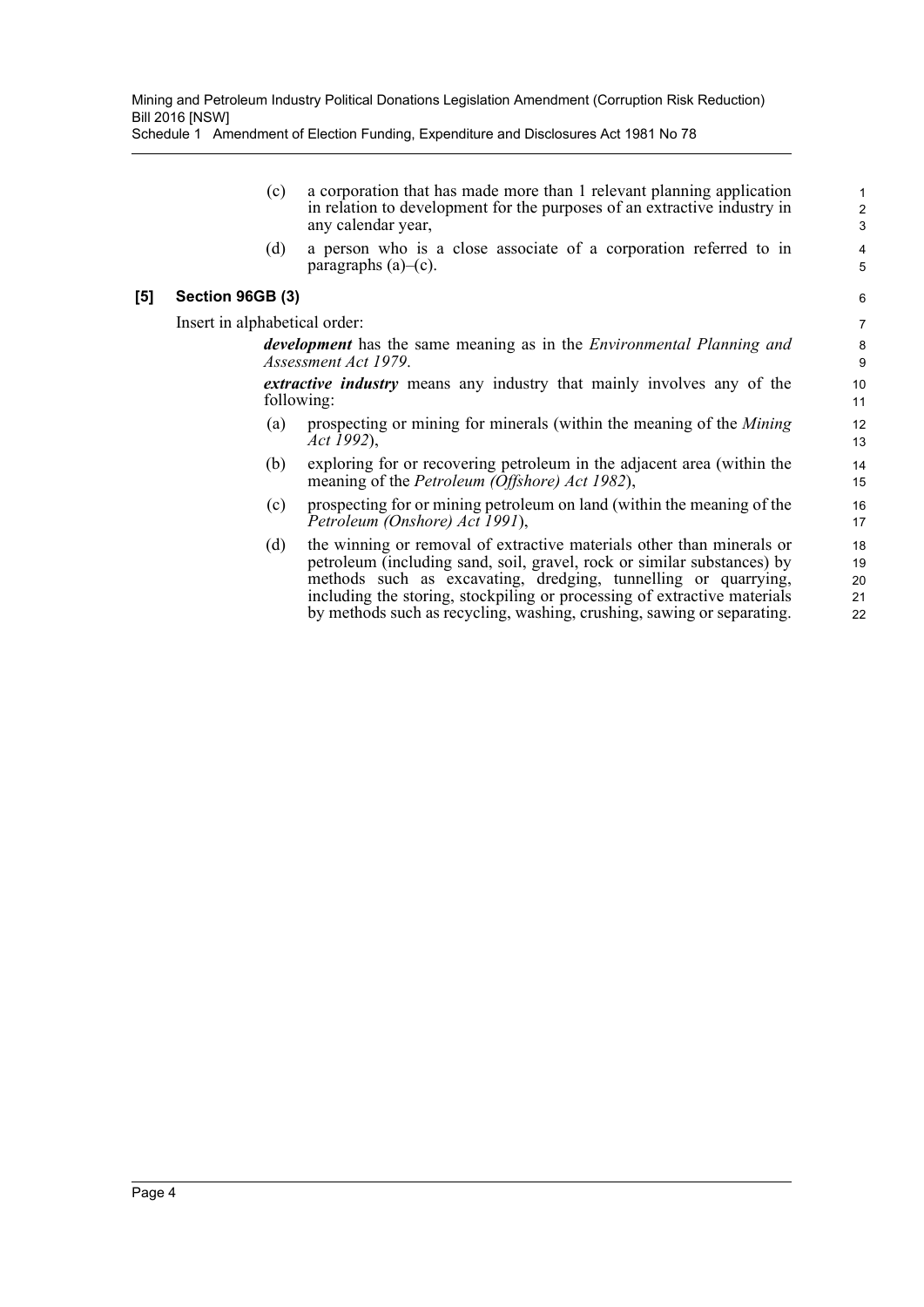Mining and Petroleum Industry Political Donations Legislation Amendment (Corruption Risk Reduction) Bill 2016 [NSW] Schedule 2 Amendment of Environmental Planning and Assessment Act 1979 No 203

### <span id="page-7-0"></span>**Schedule 2 Amendment of Environmental Planning and Assessment Act 1979 No 203**

#### **[1] Section 147 Prohibition on, and disclosure of, political donations and gifts**

Insert ", except in relation to extractive industries," after "application, and" in section 147 (1).

#### **[2] Section 147 (2)**

Insert in alphabetical order:

*close associate* means a close associate within the meaning of section 96GB of the *Election Funding, Expenditure and Disclosures Act 1981*.

1  $\mathfrak{p}$ 

3 4 5

*extractive industry* means any industry that mainly involves any of the following:

- (a) prospecting or mining for minerals (within the meaning of the *Mining Act 1992*),
- (b) exploring for or recovering petroleum in the adjacent area (within the meaning of the *Petroleum (Offshore) Act 1982*),
- (c) prospecting for or mining petroleum on land (within the meaning of the *Petroleum (Onshore) Act 1991*),
- (d) the winning or removal of extractive materials other than minerals or petroleum (including sand, soil, gravel, rock or similar substances) by methods such as excavating, dredging, tunnelling or quarrying, including the storing, stockpiling or processing of extractive materials by methods such as recycling, washing, crushing, sawing or separating.

*political donation* means a political donation within the meaning of Part 6 of the *Election Funding, Expenditure and Disclosures Act 1981*.

#### **[3] Section 147 (2A)–(2C)**

Insert after section 147 (2):

- (2A) A corporation is not eligible to make a relevant planning application or a planning submission in relation to a site proposed to be used for development for the purposes of an extractive industry, or in relation to development for the purposes of an extractive industry, if the corporation, or a close associate of the corporation, has made a political donation in the 4 years before making the application or submission.
- (2B) The Minister and the Secretary must not consider any relevant planning application or planning submission made by a corporation that is ineligible to make it by virtue of this section.
- (2C) Any environmental planning instrument made or development control plan, declaration, approval, modification or consent considered or granted in breach of subsection (2B) is void.

#### **[4] Section 147 (14)**

Insert after section 147 (13):

(14) For the purposes of determining if a political donation has been made in a 4-year period, only political donations made on or after the commencement of subsection (2A) are to be counted.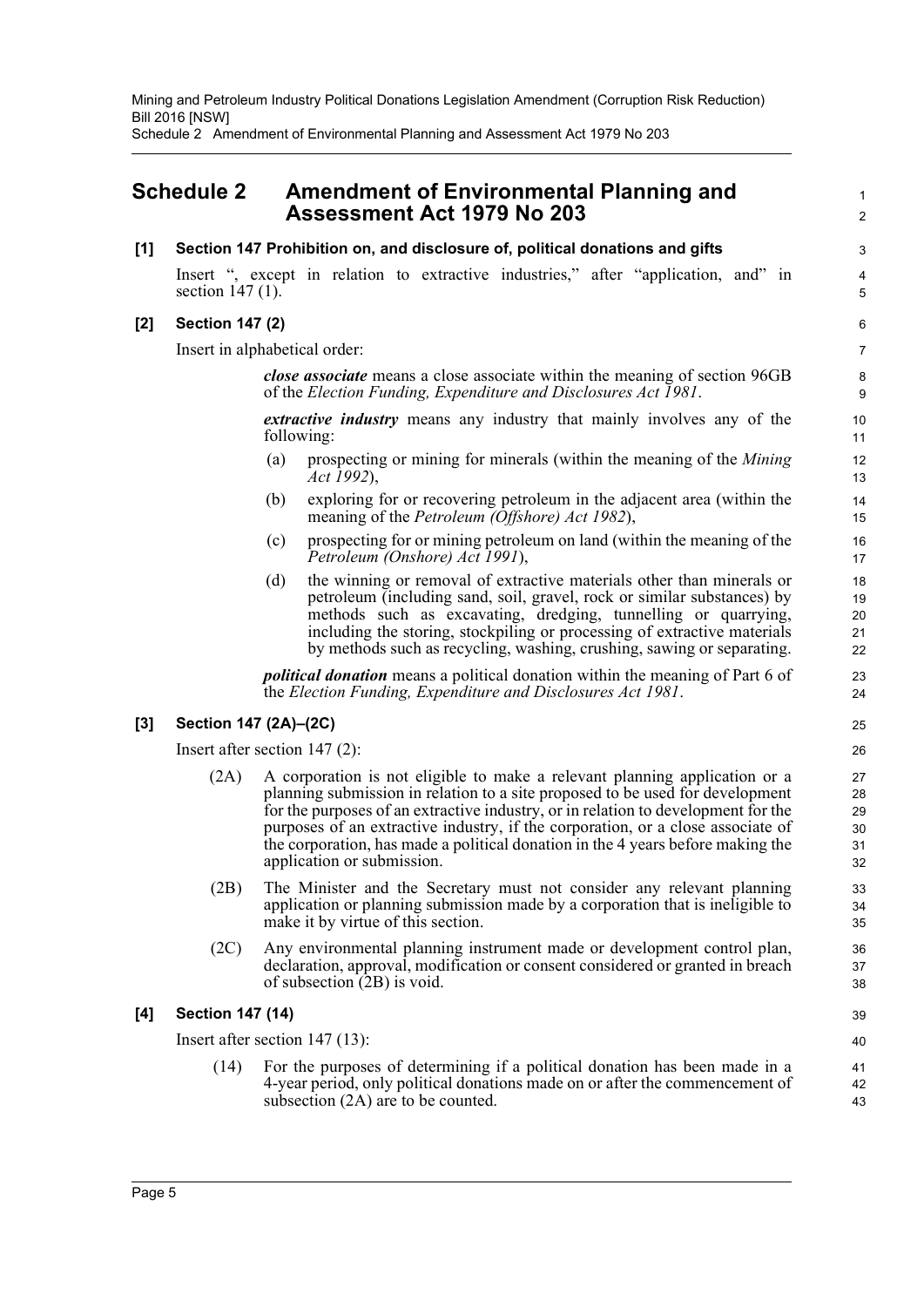### <span id="page-8-0"></span>**Schedule 3 Amendment of mining and petroleum legislation**

#### **3.1 Mining Act 1992 No 29**

#### **Section 380AB**

Insert after section 380AA:

#### **380AB Prohibition on political donors obtaining authorisations**

- (1) The object of this section is to reduce corruption risk, ensure appropriate decision-making and minimise any perception of undue influence in the administration of this Act by:
	- (a) preventing those who have made political donations from benefiting from decisions of public authorities or public office-holders under this Act, and

1

 $\mathfrak{p}$ 

31

- (b) reducing the danger that office-holders will exercise their powers for the benefit of donors in return for donations or decide issues according to the wishes of those who have made large donations valued by the office-holders and not on their merits.
- (2) A corporation is not eligible to make an application or tender for, or be issued with, an authorisation if the corporation, or a close associate of the corporation, has made a political donation in the 4 years before making the application or tender.
- (3) Any authorisation issued in contravention of this section after the commencement of this section is void.
- (4) For the purposes of determining whether a political donation has been made in the 4-year period prior to the making of an application or tender, only political donations made on or after the commencement of this section are to be counted.
- (5) In this section:

*close associate* has the same meaning as in section 96GB of the *Election Funding, Expenditure and Disclosures Act 1981*.

*political donation* has the same meaning as in Part 6 of the *Election Funding, Expenditure and Disclosures Act 1981*.

### **3.2 Petroleum (Offshore) Act 1982 No 23**

#### **Section 92A**

Insert before section 93:

#### **92A Prohibition on political donors obtaining permits, leases or licences**

- (1) The object of this section is to reduce corruption risk, ensure appropriate decision-making and minimise any perception of undue influence in the administration of this Act by:
	- (a) preventing those who have made political donations from benefiting from decisions of public authorities or public office-holders under this Act, and
	- (b) reducing the danger that office-holders will exercise their powers for the benefit of donors in return for donations or decide issues according to the wishes of those who have made large donations valued by the office-holders and not on their merits. 41 42 43 44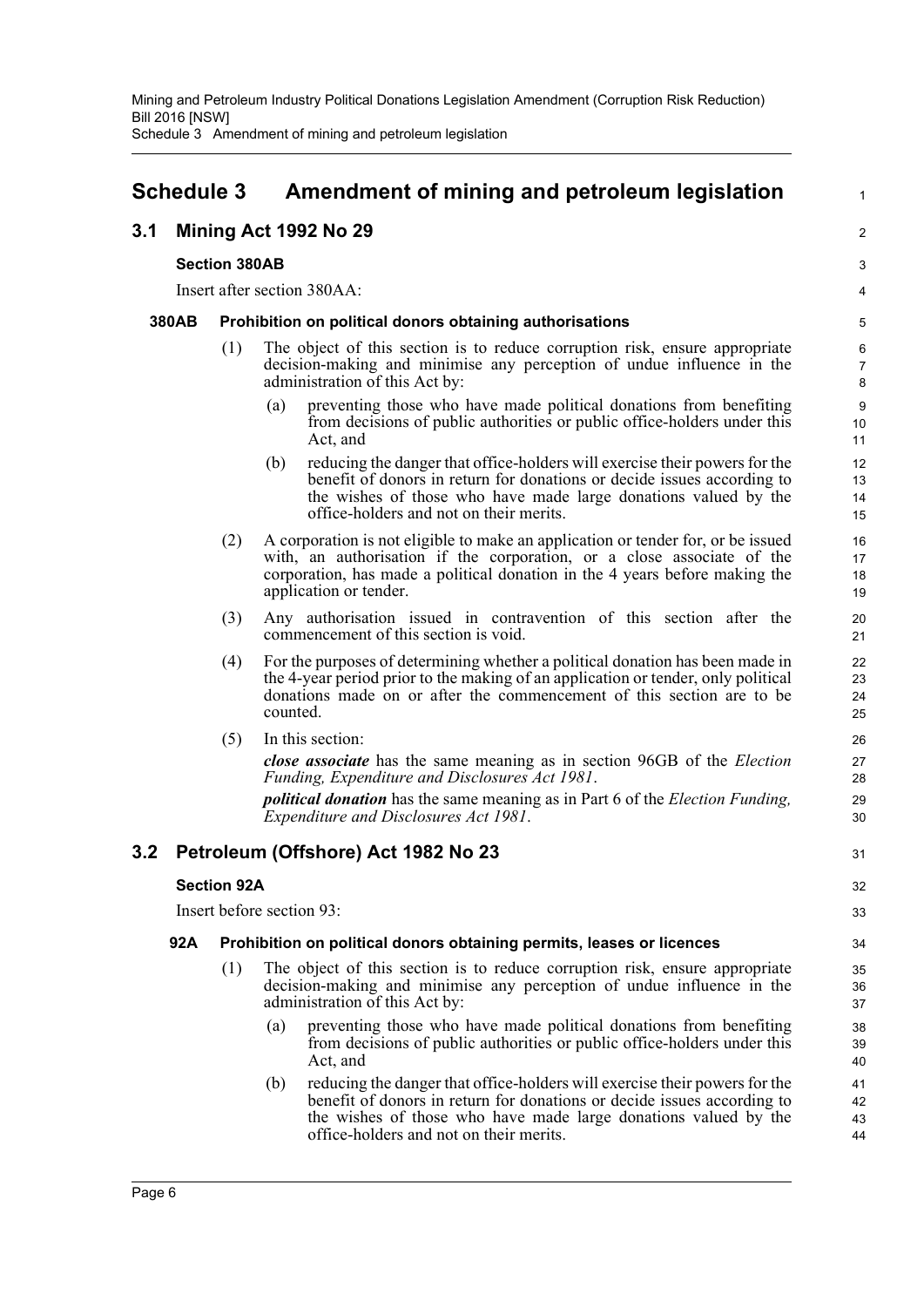Schedule 3 Amendment of mining and petroleum legislation

|     |    | (2)                      |     | A corporation is not eligible to make an application for, or be issued with, an<br>exploration permit, retention lease or production licence if the corporation, or<br>a close associate of the corporation, has made a political donation in the<br>4 years before making the application. | $\mathbf{1}$<br>$\boldsymbol{2}$<br>3<br>$\overline{4}$ |
|-----|----|--------------------------|-----|---------------------------------------------------------------------------------------------------------------------------------------------------------------------------------------------------------------------------------------------------------------------------------------------|---------------------------------------------------------|
|     |    | (3)                      |     | Any exploration permit, retention lease or production licence issued in<br>contravention of this section after the commencement of this section is void.                                                                                                                                    | 5<br>6                                                  |
|     |    | (4)                      |     | For the purposes of determining whether a political donation has been made in<br>the 4-year period prior to the making of an application, only political donations<br>made on or after the commencement of this section are to be counted.                                                  | 7<br>8<br>9                                             |
|     |    | (5)                      |     | In this section:                                                                                                                                                                                                                                                                            | 10                                                      |
|     |    |                          |     | close associate has the same meaning as in section 96GB of the <i>Election</i><br>Funding, Expenditure and Disclosures Act 1981.                                                                                                                                                            | 11<br>12                                                |
|     |    |                          |     | <i>political donation</i> has the same meaning as in Part 6 of the <i>Election Funding</i> ,<br>Expenditure and Disclosures Act 1981.                                                                                                                                                       | 13<br>14                                                |
| 3.3 |    |                          |     | Petroleum (Onshore) Act 1991 No 84                                                                                                                                                                                                                                                          | 15                                                      |
|     |    | <b>Section 21</b>        |     |                                                                                                                                                                                                                                                                                             | 16                                                      |
|     |    | Insert after section 20: |     |                                                                                                                                                                                                                                                                                             | 17                                                      |
|     | 21 |                          |     | Prohibition on political donors obtaining petroleum titles                                                                                                                                                                                                                                  | 18                                                      |
|     |    | (1)                      |     | The object of this section is to reduce corruption risk, ensure appropriate<br>decision-making and minimise any perception of undue influence in the<br>administration of this Act by:                                                                                                      | 19<br>20<br>21                                          |
|     |    |                          | (a) | preventing those who have made political donations from benefiting<br>from decisions of public authorities or public office-holders under this<br>Act, and                                                                                                                                  | 22<br>23<br>24                                          |
|     |    |                          | (b) | reducing the danger that office-holders will exercise their powers for the<br>benefit of donors in return for donations or decide issues according to<br>the wishes of those who have made large donations valued by the<br>office-holders and not on their merits.                         | 25<br>26<br>27<br>28                                    |
|     |    | (2)                      |     | A corporation is not eligible to make an application for, or be issued with, a<br>petroleum title if the corporation, or a close associate of the corporation, has<br>made a political donation in the 4 years before making the application.                                               | 29<br>30<br>31                                          |
|     |    | (3)                      |     | Any petroleum title issued in contravention of this section after the<br>commencement of this section is void.                                                                                                                                                                              | 32<br>33                                                |
|     |    | (4)                      |     | For the purposes of determining whether a political donation has been made in<br>the 4-year period prior to the making of an application, only political donations<br>made on or after the commencement of this section are to be counted.                                                  | 34<br>35<br>36                                          |